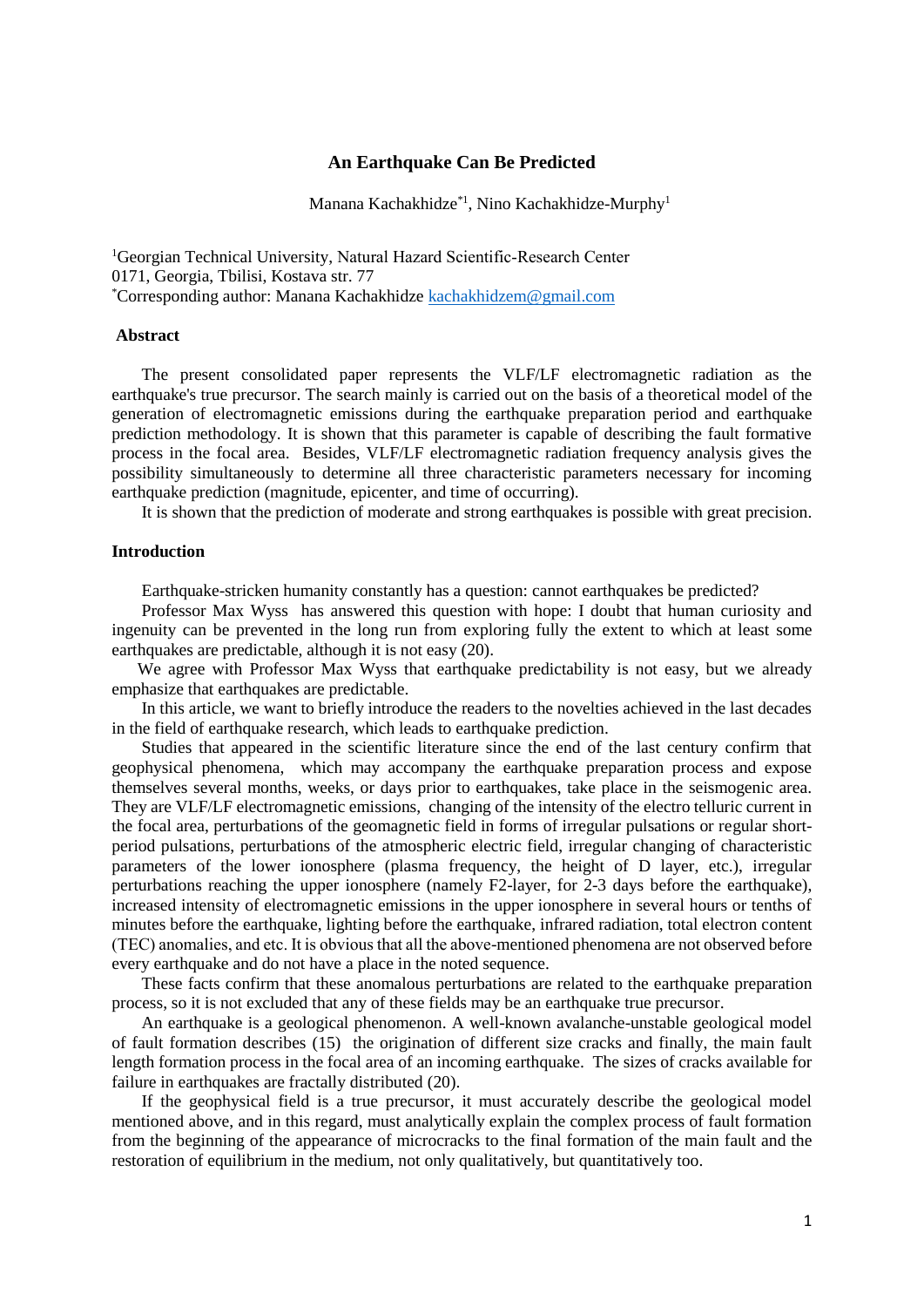Should be noted that discussing the earthquake problem, the scientist has no right to solve the task by allowing certain boundary conditions because it will not give us a real result, especially the possibility of predicting an earthquake.

Let's say in advance that we were able to find the field being an earthquake's true precursor. It is the VLF/LF electromagnetic emissions detected prior to earthquakes.

 This opportunity has been given to us by the research results conducted by the world-famous scientists, whose works have been going on since the end of the last century up today. On the one hand, according to these works:

- 1) EM emissions appear approximately several weeks before the earthquake. 2) The spectrum of electromagnetic radiation is characterized by the following sequence: MHz, kHz. 3) These emissions are accompanied by ULF radiation. 4) VLF/LF electromagnetic emissions before the earthquake become very weak or completely disappear (so-called "silence" appears). 5) The "silence" of VLF/LF EM radiation is followed by an earthquake (1, 2,3, 6,7,8,9,10,16,17).
- On the other hand, for detecting EM radiation that existed prior to the earthquake, the relevant radio networks were established by Japanese researchers in the 2000s (Japanese‐Pacific VLF/LF Network) and a European network (INFREP) (3) by Japanese, Russian, and Italian teams' cooperation. It is worth underling that there are examples of strong earthquakes when no radiation has been detected (4).

 In 2010 an article was published (16) where the evolution of EM emissions under real conditions have been shown in the case of the L'Aquila

earthquake.



Fig. 1. Evolution of EM emissions in case of L'Aquila earthquake

 This picture combines the studies pointed out above during the current process in the pre-earthquake period (27.03.2009-6.04.2009). It confirms the existence of EM radiation before an earthquake and its frequency changing with some regularity (1,2,3,6,7,8,9,10,16,17).

However, the possibility to predict an earthquake was not seen.

 Hence the necessity for studying the immediate cause of the generation of EM emissions detected prior to earthquakes became the primary issue for us.

### **Discussion**

 Since the sizes of cracks are fractally distributed, during the studies, we had to take into account that the seismogenic area is an oscillatory-distributed system.

 A seismogenic zone can be considered to be distributed system because the mass, elasticity (of the mechanical system), capacity, and inductance (of the electric system) are roughly uniformly spread throughout the entire in the whole volume of the system.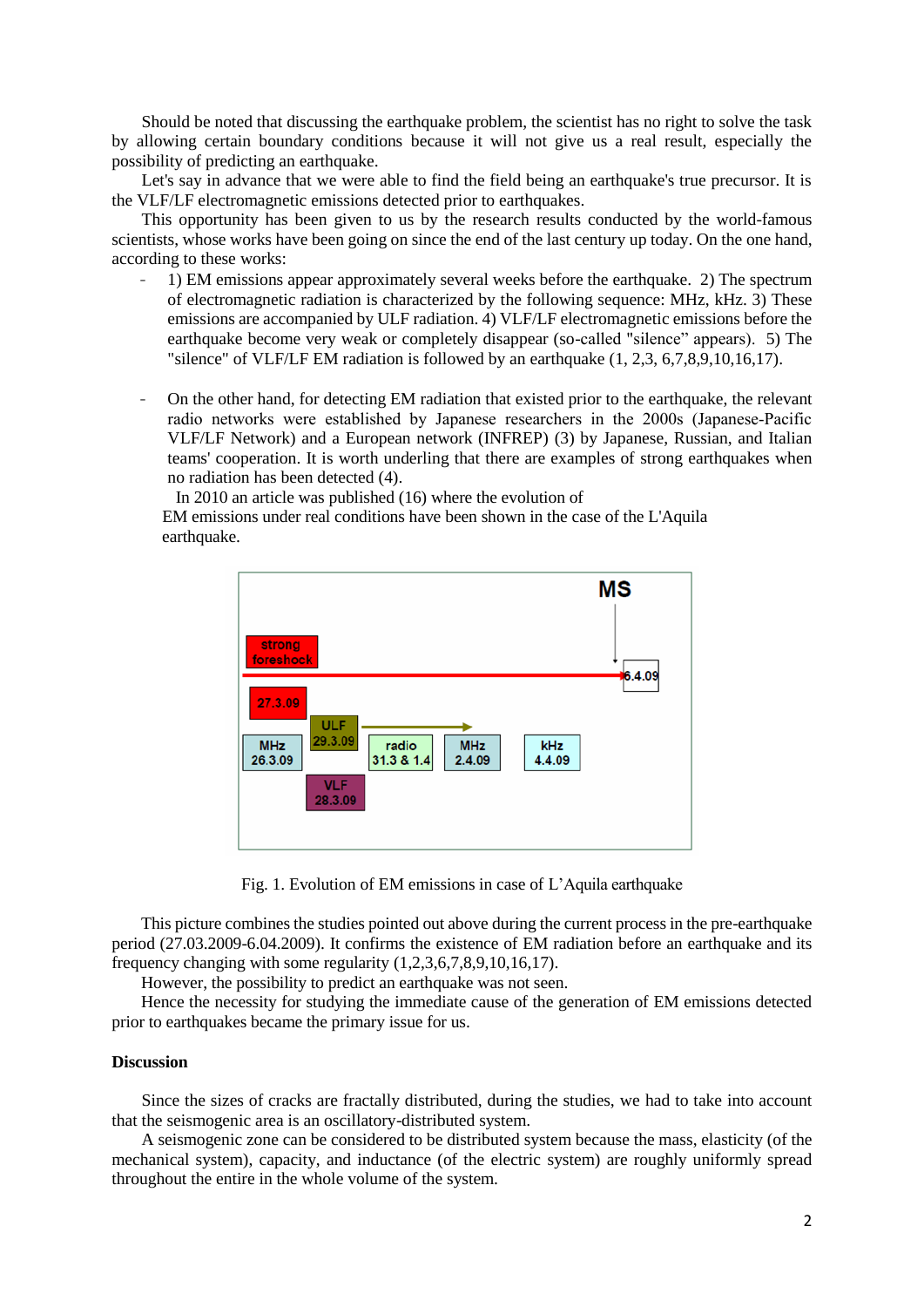Obviously, the mass and elasticity characteristic of the mechanical system changes in the earthquake preparation area, but the corresponding mechanical field reflecting these processes on the Earth's surface is not observed during the earthquake preparation process.

 Therefore, we must consider the earthquake preparation zone as an electrically distributed system, where each small element has its own capacitance and inductance. In addition, as mentioned above, the changes in the frequency of electromagnetic radiation in the process of earthquake preparation are characterized by a certain regularity.

 If it turns out that these changes have been caused by changes in each of the small element's own capacity and inductance (since these changes mainly take place in the fractals during the main fault formation), then obviously electromagnetic radiation could be considered a true precursor.

As a result of relevant searching it was created the model (12).

 In the referred work it is obtained the formula (1), which analytically connects with each other the main frequency of the observed electromagnetic emissions and the linear dimension of the emitted body:

$$
\omega = \beta \frac{c}{l} \qquad (1)
$$

where  $\beta$  is the characteristic coefficient of geological medium (it approximately equals 1).

The question is what is the emitted body.

 As known, the principal process taking place in the focal area during the earthquake preparation period is the main fault formative process which is accompanied by EM emissions  $(1,2,3,6,7,8,9,10,16,17)$  By the model (12), the same medium during the earthquake preparation period is considered an oscillation system, and it is obtained the formula (1) of the self-generated frequency. Therefore, it is clear that the emitted body is the main fault and its length is  $l$ .

 According to the formula (1) of determination of fault length by the observed frequency, it is possible in advance, before the earthquake, to calculate one of the important characteristic of an incoming earthquake, magnitude, by formulas of dependence of magnitude on the fault length.

 For example, in the case of the L'Aquila earthquake, the frequency of electromagnetic radiation equal to about 20 kHz was fixed (18). According to the formula (1)  $l \approx 15$  km. By the formula (2) (19) *lg l*=0.6Ms−2.5 (2)

$$
M = 6.1
$$

If we compare the obtained result with the real data (5), where  $l \approx 16$  we can say for sure that according to the formula (1), obtained  $l$  is the length of the backbone fault of the earthquake and, therefore, the emitted body really is the main fault.

 This means that a changing of the geophysical field characteristic parameter (VLF/LF EM emissions frequency) is inevitably related to changes in the fault length in the focus, which allows us not only qualitatively but also quantitatively to evaluate the complete picture of an earthquake preparation from the appearance of microcracks in the focal area, up to the formation of the main fault and to a final equilibrium state. Hence the pre-earthquake VLF / LF electromagnetic radiation turned out to be a true precursor.

 On the other hand, let's remind of the classical geological model - an avalanche-like unstable model of fault formation in the focal area.

 It is logical to assume that: If VLF / LF electromagnetic radiation is a true precursor, it must be an exact manifestation of the mechanical stages of the avalanche-unstable geological model.

Let's check this issue as well:

 It is known that the avalanche-like unstable model of fault formation is divided into four main stages: In the first stage, which can go on for several months throughout the whole seismogenic area, the chaotic formation of micro-cracks without any orientation takes place (15). This stage of formation of micro-cracks is the reversible process - at this stage not only micro-cracks can be formed but also the so-called "locked" can occur. Cracks created at this stage are small. This stage, according to our model (formula 1) in the electromagnetic emissions frequency range, should be expressed by the discontinuous spectrum of electromagnetic radiation in MHz diapason (12), which is proved by the latest special scientific works (6,7,10,16).

 The second stage of the avalanche-like unstable model of fault formation is an irreversible avalanche process of already somewhat oriented microstructures, which is accompanied by the inclusion of the earlier "locked" sections.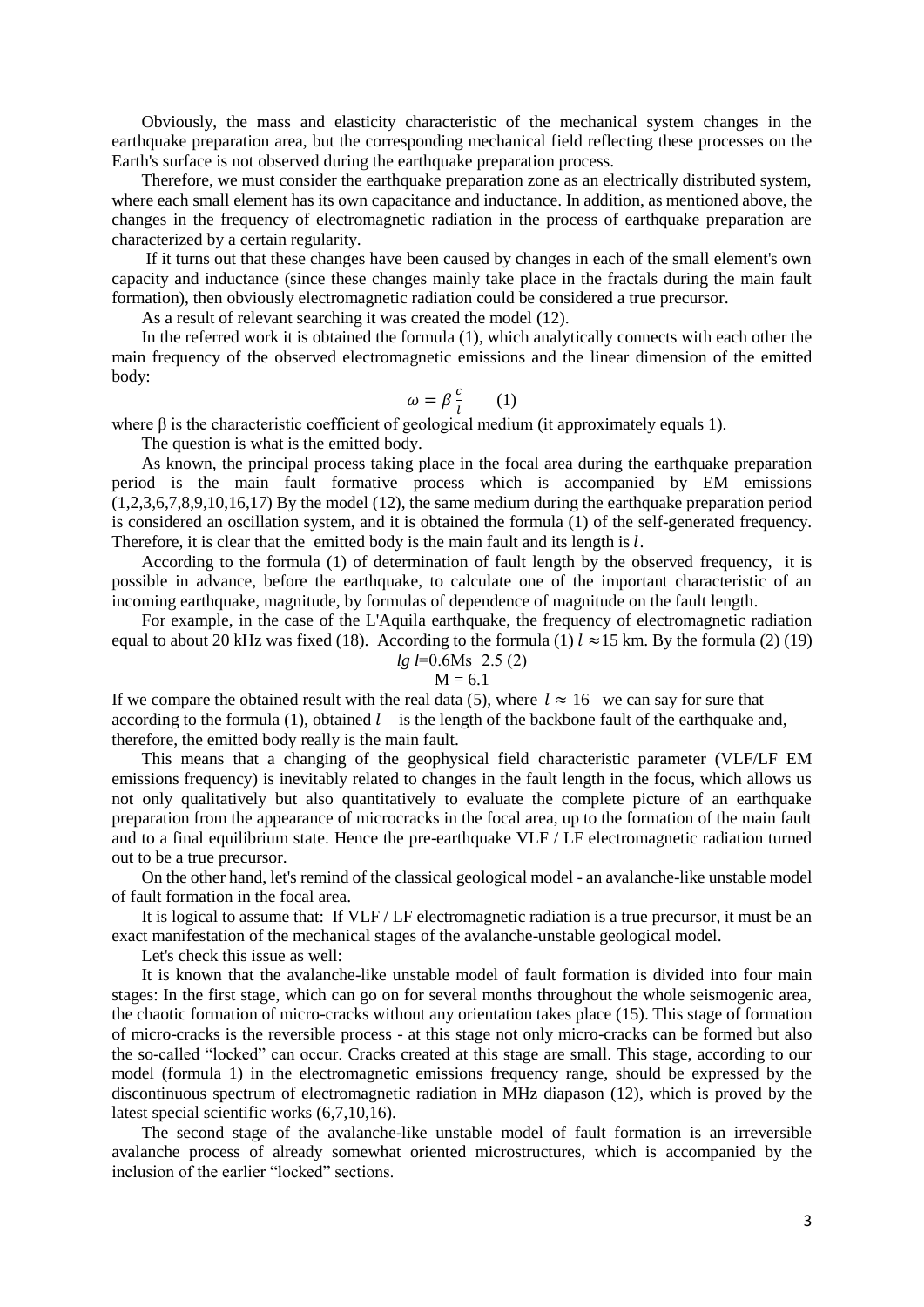Based on our model (12), we have to suppose that this stage in the emissions frequency spectrum should be already expressed by MHz continuous spectrum. Although, because the lengths of the cracks start to increase at the expense of aggregation of primary small cracks, the values of electromagnetic emissions frequency must gradually decrease.

 According to the avalanche-like unstable model, this process takes place a few days before the main shock (7,16). The transition of the MHz emissions in kHz in the frequency spectrum of electromagnetic radiation, according to formula (1), corresponds to the very stage when the crack length already reaches about a kilometer (7,12,,13,16,18).

 In the third stage of the avalanche-like unstable model of fault formation, the relatively big size faults unite into one - the main fault. This process should correspond to the gradual fall of frequencies in kHz (12), which according to formula (1) refers to the increase of fault length in the focal area. By (2) formula, it also refers to the increase of magnitudes of the expected earthquake (19).

 Of course, an association of cracks into one fault, which at the final stage of earthquake preparation proceeds intensely, will use a definite part of energy accumulated in the focal area and therefore, will result in its decrease (11).

 In such a situation, a period settles before an earthquake (which can last from several hours to even some days), when a fault is already formed, while an earthquake has not occurred yet, since accumulated tectonic stress is not yet sufficient to overcome the limitation of the solidity of the geological environment.

 The system, which is waiting for a further "portion" of tectonic stress, is in the so-called "stupor waiting" condition, in the principle, the process of main fault formation is not going on in it anymore, and respectively, electromagnetic emissions would not take place. This is proved by experiments too (9,10,16).

 This process is expressed correspondingly in the electromagnetic emissions spectrum: some hours before the earthquake (up to 2 days) in the spectrum the emissions interruption or "electromagnetic emissions silence" is observed (16). Of course, we should expect the renewal of electromagnetic emissions exactly before the earthquake (the fourth stage of the fault formation process).

 In the period of electromagnetic emissions monitoring the moment of emissions spectrum interruption is urgent for determining of time of occurrence of an incoming earthquake (the second characteristic parameter of the incoming earthquake), since at the final stage of earthquake preparation, as it is mentioned above, a very short time is needed to fill in the critical reserve of tectonic stress for main fault realization.

 Thus, good conformity and synthesis of our model and avalanche-like unstable model of fault formation are evident and rather harmonious.

 VLF/LF EM radiation is useful for the determination of the epicenter (the third characteristic parameter of the incoming earthquake). From the points selected around the receiver, where VLF/LF EM emissions are fixed, by the Direction-finding method, it is possible to define the incoming earthquake epicenter.

 Today, in the scientific literature dealing with the study of the problem of earthquakes, in relation to one or another geophysical field that changes anomalously during the period of earthquake preparation, the term "precursor" is used. Corresponding theories have also been created, but the possibilities of predicting earthquakes are not yet seen.

 The question naturally arises: what advantage does VLF/LF electromagnetic radiation have in regards to earthquake prediction?

 In the results of studying, we may underline the advantage of VLF/LF electromagnetic radiation: VLF/LF EM emissions turned out to be the unique precursor because it gives the promising possibility of simultaneous determination of moderate and strong, inland incoming earthquake magnitude, epicenter, and time of occurrence. The revealed precursor is the first and only precursor, which describes the fault formation process in the incoming earthquake focus. Besides, it numerically calculates fault length (magnitude) at any moment of monitoring.

 It is worth underlying that no reliable criterion is in seismology yet, can distinguish the strong foreshocks from the mainshock. This issue can be resolved with rather a high accuracy on the basis of a theoretical model (12): if after any shock electromagnetic emissions still continue to exist and the frequency data still tend to decrease, it means that the process of fault formation in the earthquake focus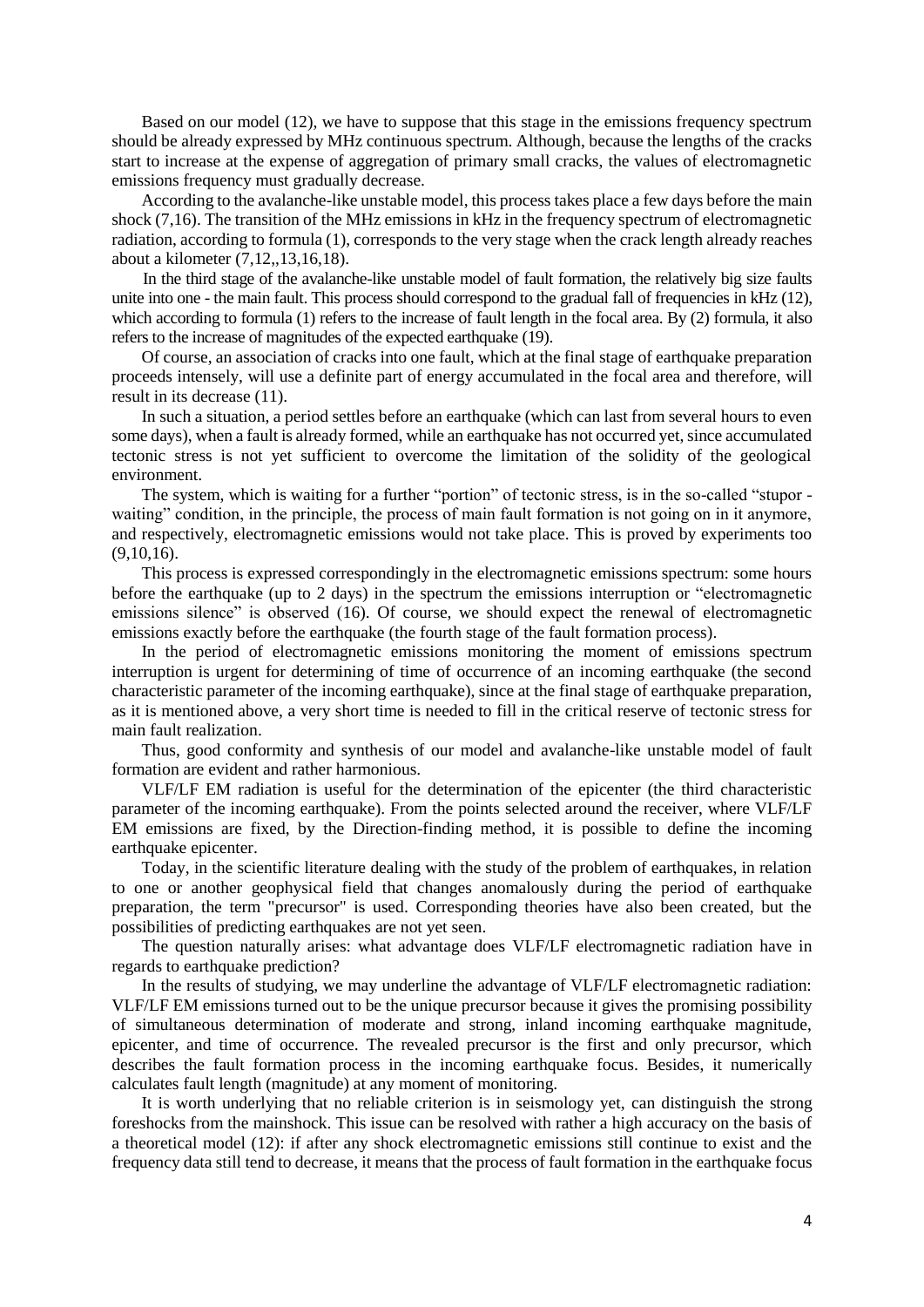is not completed yet and we have to wait for the mainshock. It is on the contrary in the case of aftershocks. This proves once again that VLF/LF electromagnetic radiation is the true precursor.

 In the next step, our interest was to "see" main fault formation and EM radiation so-called "silence" signs in EM radiation retrospective records of a real earthquake. Besides, we wanted to try to determine the magnitude i.e. our aim was to check our theoretical searching with real continuous data. In other words, we would like to "predict" an already occurred earthquake.

 In order to accomplish this task, we worked out retrospective data of INFREP (European Network of Electromagnetic Radiation) for the Crete earthquake with M= 5.6 (25/05 / 2016, 08:36:13 UTC). Studies have been conducted with continuous data for 73 days (Kachakhidze, et.al, 2019) (14).

 INFREP network fixes every minute amplitudes of 10 different baseline frequencies of VLF/LF electromagnetic radiation in diapason 20 270 Hz - 270 000 Hz.

 It is clear that, if any frequency channel actually reflects the earthquake preparation, the avalanchelike unstable geological process should be reflected in the frequency data (formula 1).

 For this reason, we calculated the lengths of cracks in every minute corresponding to all frequency channels towards the lengths relevant to the channel's baseline frequencies (in the percentage). It was found out two active channels (37 500 Hz) and (45 900 Hz) as the average daily value of the cracks lengths was the maximum for them. This means that from discussed 10 channels, only two, with the above-mentioned frequencies, described the earthquake preparation process. In this case, according to the above given formula (1), the magnitude of the incoming earthquake should be between 5.5 and 5.7 (Crete earthquake magnitude is really estimated as  $M = 5.6$ ).

 Besides, we found out that date diurnal periodic variations of electromagnetic emissions are clearly expressed on all channels, except the (37 500 Hz) channel. We have such variations in the (37 500 Hz) channel recordings too, but till some period, namely up to 02.05.2016, after which the anomalous process starts, indicating that the avalanche–unstable process of fault formation has already begun (Fig. 2).



Fig.2. The initial moment of the avalanche-like unstable process of fault formation (the red arrow)

 Since, in the case of discussed earthquake, only (37 500 Hz) frequency channel meets both conditions: for this channel the average daily value of the lengths of the cracks is maximal and an avalanche process of fault formation appears only on it, obviously, to predict the earthquake, we must rely only on the data of this channel.

 During analyses, has been found, that 19 days before the earthquake, the fault formation avalanche process appeared in the (37 500 Hz) frequency channel. By the formulas (1, 2), the expected length of the main fault is about 8 000 meters, and the magnitude approximately is equal to 5.6.

 In order to analysis of the full process of earthquake preparation, we elaborated the daily averaged frequencies by using the average square deviation method, and we calculated  $x \pm \sigma$  values (fig.3).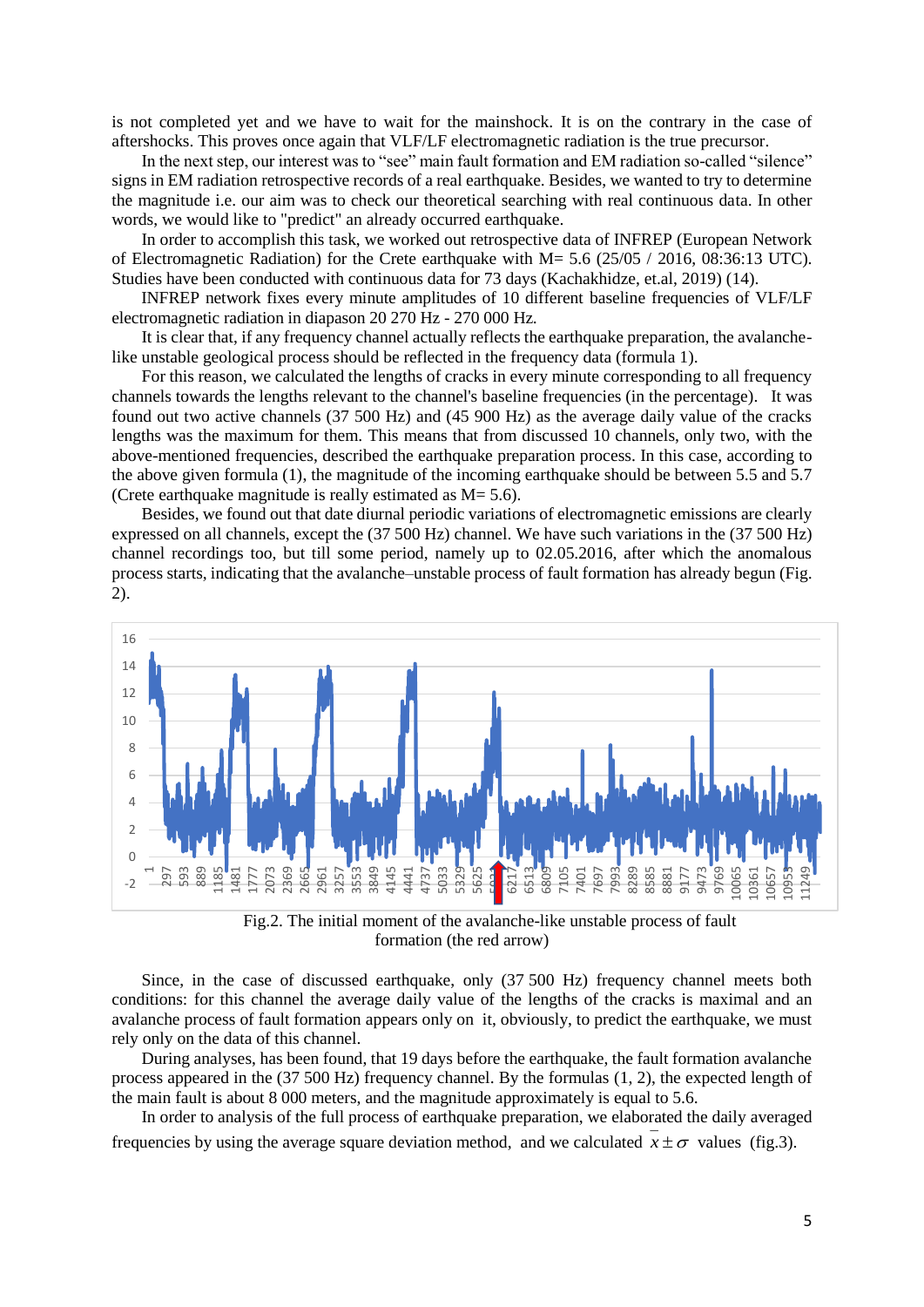

 Fig. 3. The avalanche process of fault formation and EM emissions "silence" period before the considered earthquake (with the red arrow is shown earthquake occurring moment)

 It is important that such elaboration of the data manifests the moment of the onset of EM emission "silence" prior to an earthquake. it was equal to about two days in the case of the Crete earthquake.

 Thus, a real earthquake's retrospective data analysis shows the possibilities to fix the exact moment of the beginning of the fault formation avalanche process and EM radiation's "silence" onset moment. In other words, in the case of the EM emissions monitoring, we have the possibility to observe the whole process of the earthquake preparation and finally, predict the earthquake.

 It is clear that, when the tectonic stress increases in a certain zone of the region, physical, chemical, electromagnetic, mechanical, etc. fields will change in this area, most of which will be observed on the earth's surface in the form of abnormal changes. The features of these fields in connection with earthquakes are revealed in the fact that they usually, only qualitatively express the processes in the focal area. Based on them it is not a possible simultaneous determination of all three parameters necessary for incoming earthquake prediction (magnitude, epicenter, and time of occurring). It means, that these fields really have only indicative features in the process of earthquake preparation.

 It is obvious also, that the process of fault formation without fail must be reflected in the abnormal changes in the certain geophysical field and this phenomenon should be recorded prior to the earthquake.

 This means that a change in the characteristic parameter of this certain geophysical field will inevitably be related to changes in the length of the fault, which will allow us not only qualitatively but also quantitatively to evaluate the complete picture of an earthquake preparation process from the appearance of microcracks in focus, up to the formation of the main fault and to a final equilibrium state.

 The prediction of the incoming earthquake will be possible only by analyzing an anomalous change in such a field.

 Finally, based on current scientific studies, anomalous changes in the fields, observed in the seismogenic area during the earthquake formative period, must be divided into three groups: earthquake triggering factors, earthquake indicators, and earthquake precursors. These three factors can be defined as follows:

 1. The physical field that exists independently of the earthquake preparation process should be considered as an earthquake trigger (natural or man-made) if at the final stage of earthquake preparation when tectonic stress reaches the limit of the solidity of the geological medium, it can affect the tectonic stress and correct the time of earthquake occurrence (for example, tides, in some cases changing of atmospheric pressure, reciprocal - influences of earthquakes, sharp changes of water level in reservoirs, etc.).

 2. An indicator of earthquakes can be called a physical field, that exists independently of the earthquake formative process, but due to the existence of this process, it undergoes abnormal changes from a certain period of earthquake preparation. It should be emphasized that the origin of the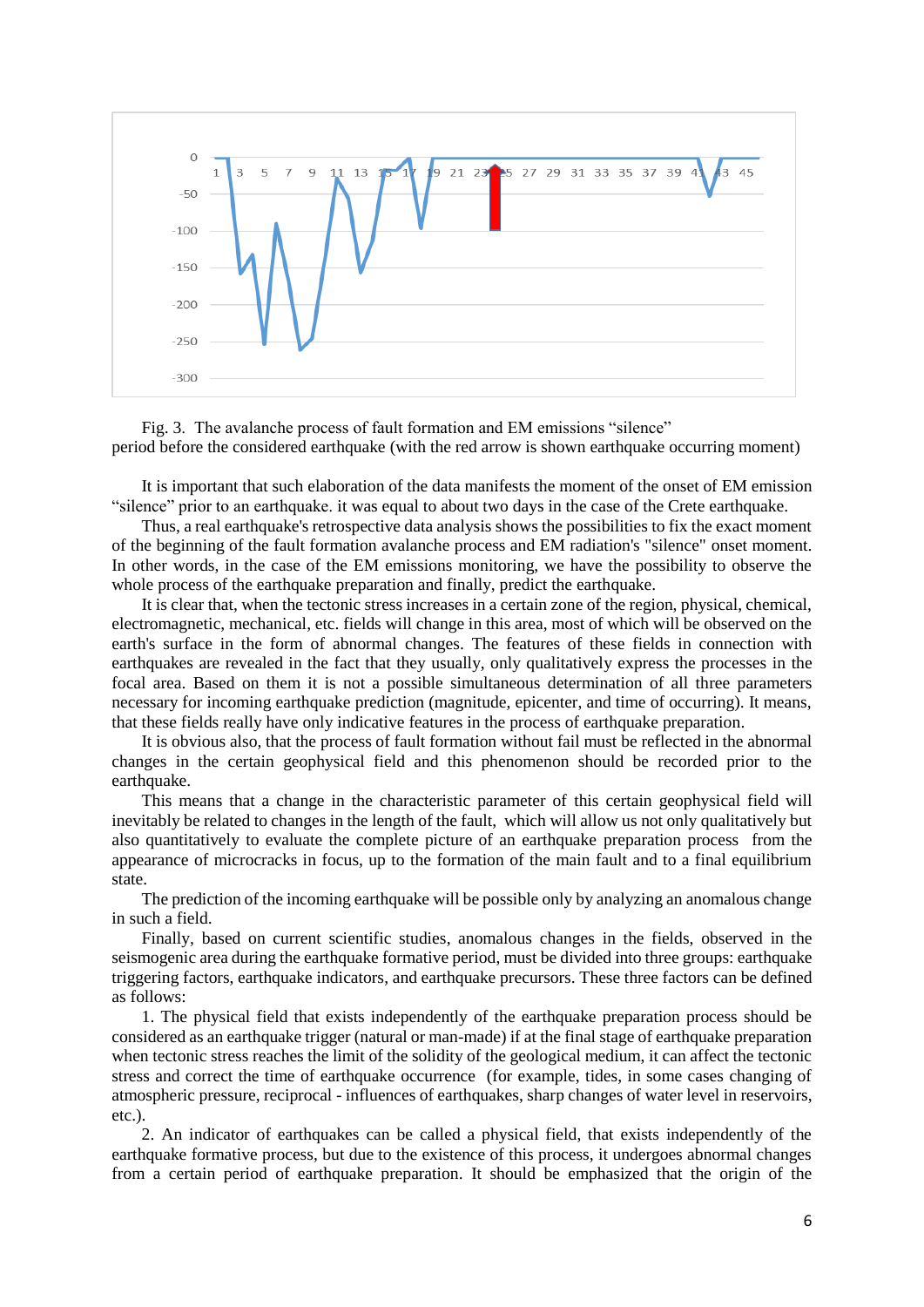earthquake indicator is not caused by the direct process of formation of the main fault length. The indicator is caused by perturbations of geophysical fields in seismogenic (mostly focal) areas (e.g. earth magnetic field anomalies, changes of atmospheric electric field potential gradient, telluric field anomalies, gases emissions from rocks, TEC anomalies and etc.)

 Mainly, in the earth-atmosphere-ionosphere coupling system, in the case of perturbations, which may be caused not only by terrestrial but also by solar reasons, the same geophysical field often manifests "indicator" properties in case of the presence of both of these factors (e.g. telluric field anomalies are observed both in the process of earthquake preparation and in bad weather, TEC anomalies reveal themselves in both strong earthquakes and thunderstorms, the earth's magnetic field anomalies are fixed in both earthquakes and magnetic storms, changings in the electric potential of the earth's surface appear as in the case of bad weather but earthquakes as well, etc.).

 Therefore, "earthquake indicators" can be called those anomalous changes of geophysical fields, which are really caused by the process of earthquake preparation, but they cannot analytically describe the process of main fault formation, that is, these fields are not useful to predict the earthquake.

 3. The earthquake true precursor is the physical field, the cause of which origination is the process of the formation of the main fault length in the medium and the anomalous changing of which parameters (or parameter) expresses the process of formation of the main fault final length at the expense of the arising and coalescence of the cracks due to the accumulation of tectonic stress.

 That is, by means of precursor, it will be possible quantitatively to monitor changes in the length of the main fault from the beginning of the fault formation to the complete ending of the earthquake process.

 We would like to emphasize that the true precursor, VLF/ LF EM radiation, fully meets the Guidelines for Submission of Earthquake Precursor Candidates (21).

In case of weak earthquakes, we have to wait for the electromagnetic emissions in high frequency diapason but high-frequency waves attenuate rapidly, and observing them on the earth's surface is difficult.

#### **Conclusion:**

In the results of the research the following conclusions are made:

 1) By the active channel frequency, it is possible to determine the length of the "cracked backbone" on which the process of cracks origination is going on actively and ultimately the main fault forms.

 2) By the length of the "cracked backbone" it is possible to determine the magnitude of an incoming earthquake with certain accuracy about several dozen days before the earthquake.

 3) After the active frequency channel detection, it is already possible to determine the incoming earthquake epicenter with certain accuracy.

 4) In order to the short-term prediction of a moderate and strong earthquake, it is recommended to begin careful monitoring of the frequency data from the beginning of the fault formation avalancheunstable process, keep an eye on the process dynamics, and fix the starting moment of "silence" of the electromagnetic radiation.

 In the case of monitoring electromagnetic radiation, it is possible to make a prediction of an incoming earthquake from several dozen up to several hours before earthquake occurrence (depending on the geological medium).

5) It is possible to separate the foreshock (aftershocks too) from the main shock.

 Thus, VLF/LF EM emissions turned out to be the true precursor, which gives the possibility of simultaneous determination of moderate and strong, inland incoming earthquake epicenter, time of occurrence, and magnitude with high precision.

 It is worth underlining that the revealed precursor is the first and only among other precursors, which describes the fault formation process in the incoming earthquake focal area and numerically calculates fault length (magnitude) at any moment of monitoring.

 Thus, to the question "is it possible to predict earthquakes?" we may answer that moderate and strong earthquakes can be predicted.

**Acknowledgments:** The authors are grateful to the network INFREP, for providing us with the MHz and kHz fractal-electromagnetic emissions data used in this paper.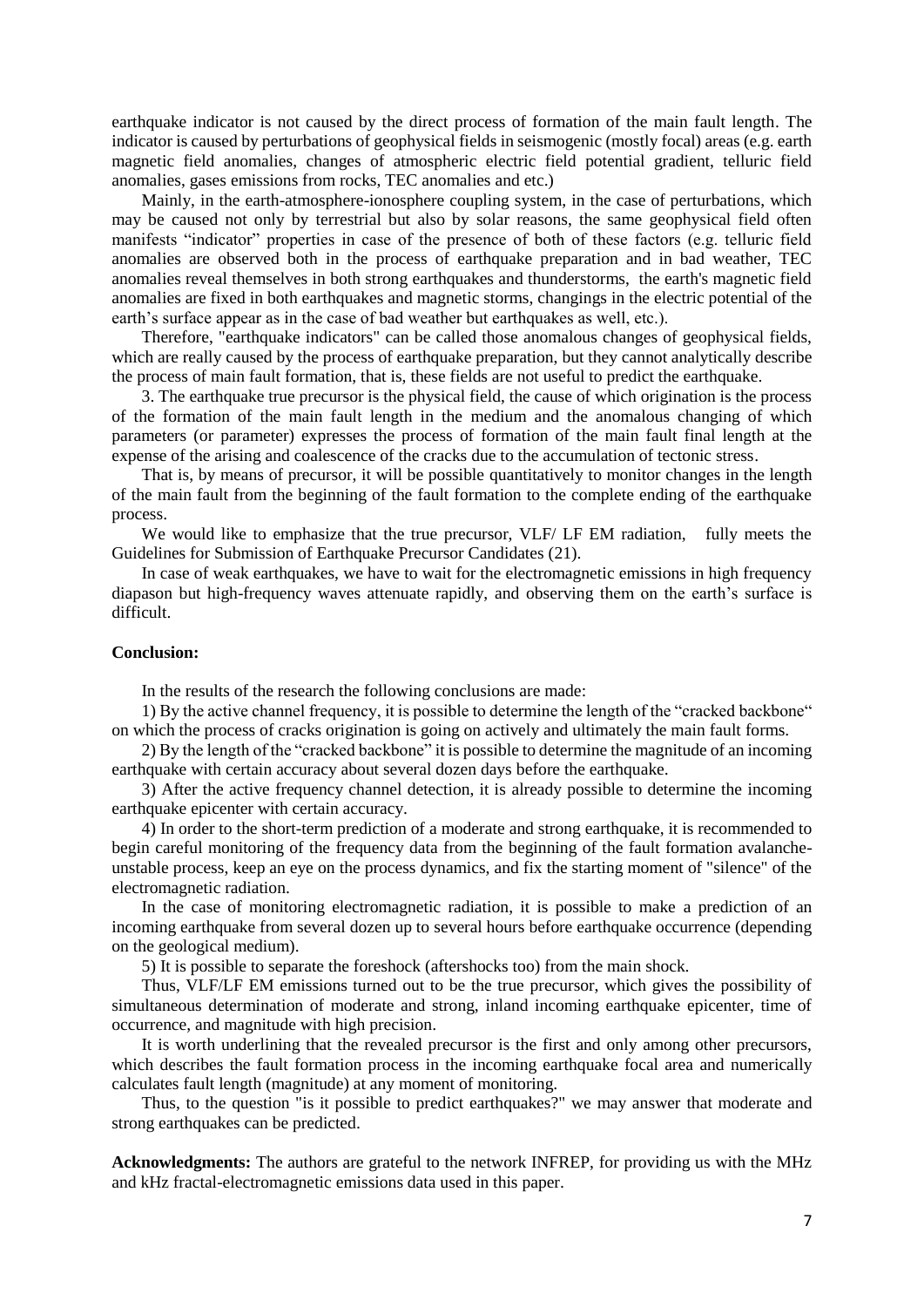# **REFERENCES:**

- 1. Biagi, P.F., Castellana, L., Maggipinto, T., Loiacono, D., Schiavulli, L., Ligonzo, T., Fiore,M.,Suciu, E., Ermini (2009) A pre seismic radio anomaly revealed in the area where the Abruzzo earthquake (*M*=6.3) occurred on 6 April 2009. Nat Hazards Earth Syst Sci 9:1551–1556. doi.org/10.5194/nhess-9-1551-2009
- 2. Biagi Pier Francesco, Righetti Flavia, Maggipinto Tommaso, Schiavulli Luigi, LigonzoTeresa, Ermini Anita, Moldovan Iren Adelina, Moldovan Adrian Septimiu, Silva Hugo, Gonçalves Bezzeghoud Mourad, Contadakis Michael E, Arabelos Dimitrios N, Xenos Thomas D, Buyuksarac Aydin (2012) Anomalies observed in VLF and LF radio signals onthe occasion of the western Turkey earthquake (Mw 5.7) on May 19, 2011. Int J Geosci 03:856– 8 65. doi.org/10.4236/ijg.2012.324086
- 3. Biagi, P.F., Magippinto, T., Schiavulli, L., Ligonzo, T., Ermini, A.: European Network for collecting VLF/LF radio signals (D5.1a). DPC- INGV - S3 Project. "Short Term Earthquake prediction and preparation", 2013.
- 4. Biagi, P.F, Colella, R., Schiavulli, L., Ermini, A., Boudjada, M., Eichelberger, H., Schwingenschuh, K., Katzis, K., Contadakis, M. E., Skeberis, C., Moldovan, I.A., Bezzeghoud, M. The INFREP Network: Present situation and recent results. Open J Earthq.Res 8:101–115 (2019).
- 5. Cirella, A., A. Piatanesi, E. Tinti, M. Chini and M. Cocco. Complexity of the rupture process during the 2009 L'Aquila, Italy, earthquake. *Geophys. J. Int.* (2012) 190, 607–621, doi: 10.1111/j.1365-246X.2012.05505.x
- 6. Eftaxias, K., Kapiris,P., Dologlou, E., Kopanas, J., Bogris, N., Antonopoulos, G., Peratzakis, A. and Hadjicontis, V. EM anomalies before the Kozani earthquake: A study of their behavior through laboratory experiments. Geophysical Research Letters, Vol. 29, NO. 8, 1228, 10.1029/2001 GL013786, 2002.
- 7. Eftaxias, K., L. Athanasopoulou, G. Balasis, M. Kalimeri, S. Nikolopoulos, Y. Contoyiannis, J., Kopanas, G. Antonopoulos and C. Nomicos. Unfolding the procedure of characterizing recorded ultralow frequency, kHZ and MHz electromagnetic anomalies prior to the L'Aquila earthquake as preseismic ones – Part 1, Nat. Hazards Earth Syst. Sci., 9, 1953– 1971, 2009.
- 8. Eftaxias, K., Balasis, G., Contoyiannis, Y., Papadimitriou, C., Kalimeri, M., Athanasopoulou, L., Nikolopoulos, S., Kopanas, J., Antonopoulos, G., Nomicos, C. Unfolding the procedure of characterizing recorded ultra low frequency, kHZ and MHz electromagnetic anomalies prior to the L'Aquila earthquake as pre-seismic ones – Part 2. Nat. Hazards Earth Syst. Sci. 10, 275– 294, 2010. [http://dx.doi.org/10.5194/nhess-10-275-2010.](http://dx.doi.org/10.5194/nhess-10-275-2010)
- 9. Eftaxias, K., Potirakis,S.M., and Chelidze,T. On the puzzling feature of the silence of precursory electromagnetic emissions. Nat. Hazards Earth Syst. Sci., 13, 2381–2397, 2013. www.nat-hazards-earth-syst-sci.net/13/2381/2013/. doi:10.5194/nhess-13-2381-2013.
- 10. Eftaxias, K.; Potirakis, S.M.; Contoyiannis, Y. Four-stage model of earthquake generation in terms of fracture-induced electromagnetic emissions. In *Complexity of Seismic Time Series: Measurement and Application*; A review: In Chelidze, T., Vallianatos, F., Telesca, L., Eds.; Elsevier: Oxford, UK, 2018; pp. 437–502.